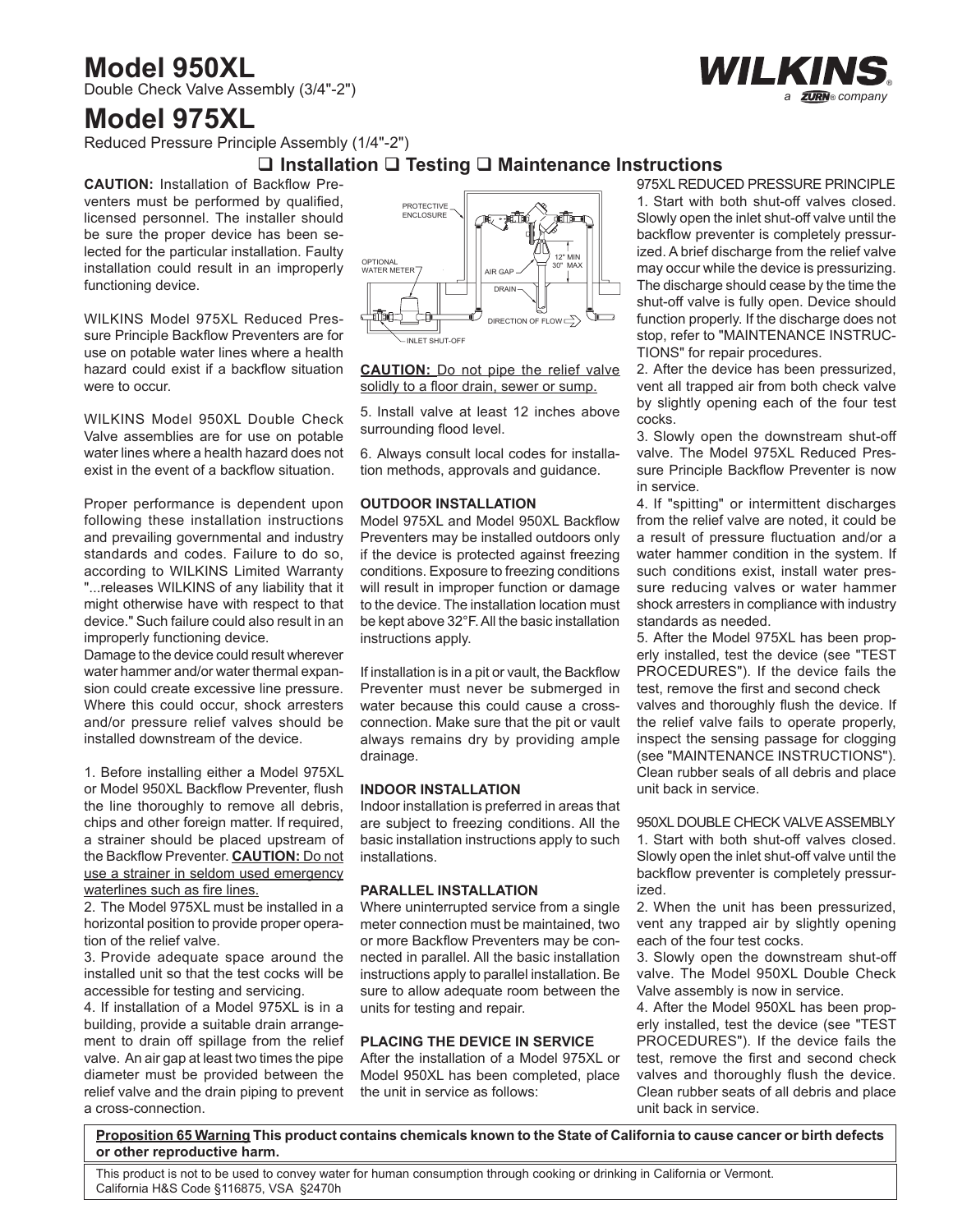# **Testing Procedures**

# **MODEL 950XL DOUBLE CHECK VALVE ASSEMBLY**

*Equipment Required: Differential pressure gauge test kit.* **950XL TEST NO. 1**

# **Purpose:**

Test #1 check valve for drip tightness against reverse flow. **Requirement:**

The valve must close tight against reverse flow under all pressure differentials.

# **Procedure:**

- 1. Close #2 and #1 shut-off valves.
- 2. Open test cocks #2 and #3.
- 3. Attach "VENT" hose to test cock #1, the "LOW" hose to test cock #2 and the "HIGH" hose to test cock #3.
- 4. Open by-pass valves "A" and "C", then open test cock #1.
- 5. Open test cock #4 to bleed air from valve and test kit.
- 6. Close by-pass valve "C". Slowly open by-pass valve "B" until differential gauge reads 5 PSID. Close by-pass valve "B".
- 7. The #1 check valve is considered tight if differential pressure is maintained.

# **MODEL 975XL REDUCED PRESSURE PRINCIPLE ASSEMBLY**

*Equipment Required: Differential pressure gauge test kit.* **975XL TEST NO. 1**

# **Purpose:**

Test #2 check valve for tightness against reverse flow. **Requirement:**

The valve must close tight against reverse flow under all pressure differentials.

# **Procedure:**

- 1. Attach the "HIGH" hose to test cock #2 and the "LOW" hose to test cock #3.
- 2. Close #2 shut-off valve.
- 3. Open test cocks #2 and #3.
- 4. Open by-pass valves "C" and "A" and bleed to atmosphere until all air is expelled.
- 5. Close by-pass valve "A". Open by-pass valve "B" and bleed to atmosphere until all air is expelled. Close by-pass valves "B" and "C".
- 6. Attach the "VENT" hose to test cock #4.
- 7. Slowly open by-pass valves "A" and "C" and keep by-pass valve "B" closed.
- 8. Open test cock #4.
- 9. Indicated pressure differential will drop slightly. If pressure differential does not continue to decrease, the #2 check valve is considered tight.

# **975XL TEST NO. 2**

# Purpose:

Test #1 check valve for tightness and record pressure drop across #1 check valve.

# **Requirement:**

The static pressure drop across #1 check valve shall be greater than the relief valve opening point (test #3), and at least 5.0 psid. **Procedure:**

# 1. Close by-pass valve "A"

2. Close test cock #4, and disconnect "VENT" hose from test cock #4.

3. Open by-pass valves "B" and "C" bleeding to atmosphere, then close by-pass valve "B" restoring the system to normal static condition.

4. Observe the pressure differential gauge and note this as the #1 check valve psid.

# **950XL TEST NO. 2**

# **Purpose:**

Test #2 check valve for tightness against reverse flow. **Requirement:**

The valve must close tight against reverse flow under all pressure differentials.

# **Procedure:**

- 1. Close test cock #1.
- 2. Attach "HIGH" hose to test cock #4 and "LOW" hose to test cock #3.
- 3. Open by-pass valve "C". Open test cocks #1 and #4.
- 4. Repeat step #6 of TEST NO. 1.
- 5. The #2 check valve is considered tight if differential pressure is maintained.



# **975XL TEST NO. 3**

# **Purpose:**

To test operation of the differential relief valve.

# **Requirement:**

The pressure differential relief valve must operate to maintain the "ZONE" between the two check valves at least 2 PSID less than the supply pressure.

# **Procedure:**

- 1. Close by-pass valve "C" and open by-pass valve "A".
- 2. Open by-pass valve "B" very slowly until differential gauge needle starts to drop. Hold the valve at this position and observe the gauge reading at the moment the first discharge is noted from the relief valve. Record this as the opening differential pressure of the relief valve.



2 *a company WILKINS*. ®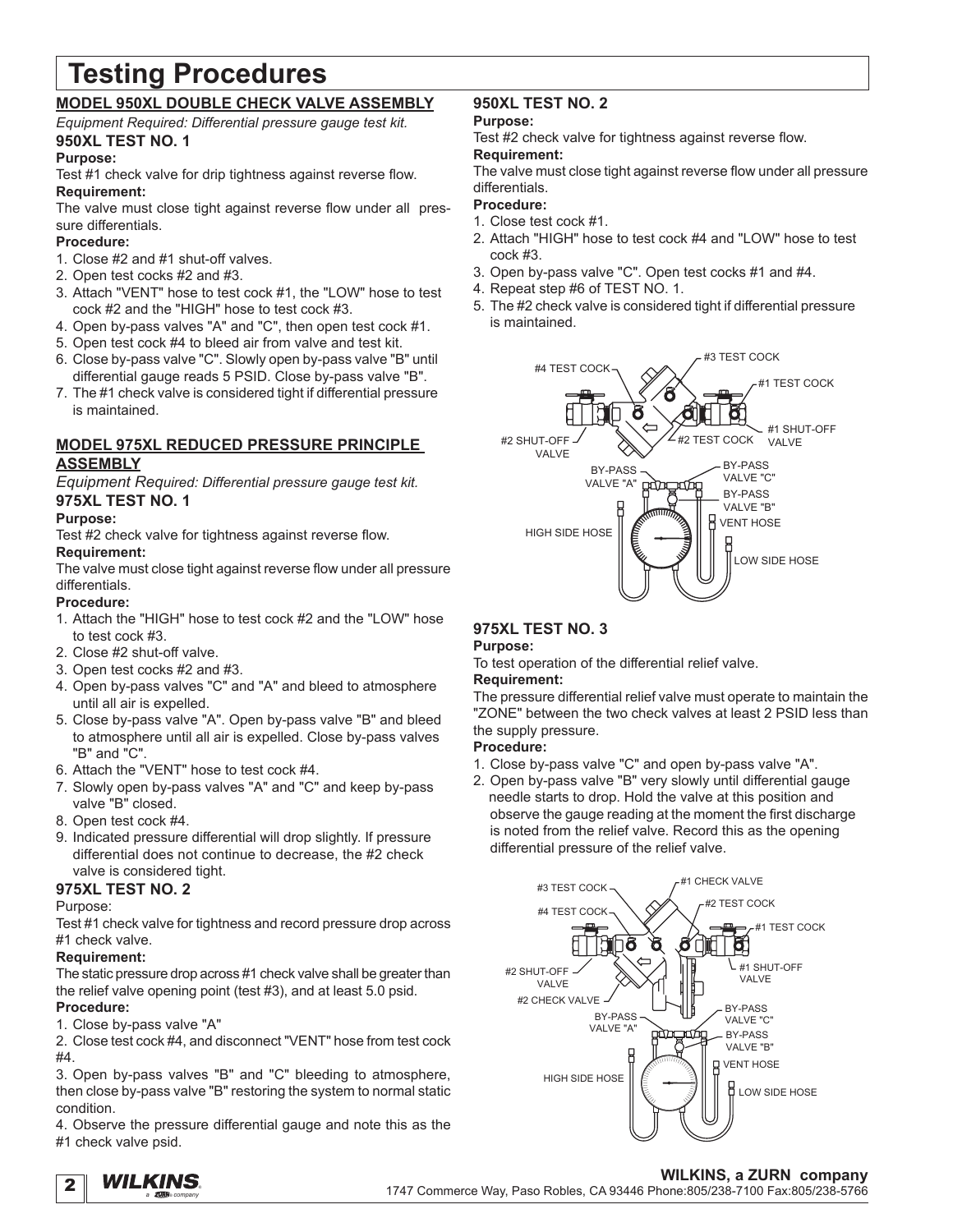# **Maintenance Instructions**

All Model 975XL Reduced Pressure Principle Backflow Preventers must be inspected and maintained by licensed personnel at least once a year or more frequently as specified by local codes. Replacement of worn or damaged parts must only be made with genuine "WILKINS" parts. The WILKINS Certificate of Limited Warranty provides that failure to do so "...releases WILKINS of any liability that it might otherwise have with respect to that device." Such failure could also result in an improperly functioning device.

The Model 975XL Reduced Pressure Principle Assemblies should be thoroughly flushed after backflow conditions occur to prevent any type of corrosive deterioration to its components. Failure to do so could result in malfunction of the device.

### **GENERAL MAINTENANCE**

- 1. Clean all parts thoroughly with water after disassembly.
- 2. Carefully inspect rubber seal rings, diaphragms and o-rings for damage.
- 3. Test unit after reassembly for proper operation (see "Testing Procedures").

# **SERVICING CHECK VALVES**

RETAINING SCREW (CHECK) SEAT(CHECK)

- 1. Close inlet and outlet shut-off valves.
- 2. Open No. 2, No. 3 and No. 4 test cocks to release pressure from valve.

3.Unscrew check valve covers using appropriate size wrench **(CAUTION: Cover is spring loaded).** To avoid injury, hold cover down firmly with one hand while unscrewing.

> SEAL RING RETAINER (CHECK)

> > SPRING (CHECK)

POPPET SEAL RING (CHECK)

O-RING (COVER)

4. Remove check valve cover, spring and poppet assembly.

5. Inspect the rubber seal ring for cuts or embedded debris. To remove seal ring, remove screw and seal ring retainer. If the reverse side of the seal ring is unused, it is possible to invert the seal ring. This would be considered a temporary solution to fixing a fouled check and should be replaced with a new seal ring as soon as possible.

6. Inspect valve cavity and seating area. Remove any debris.

7. If installed with removable seat, unscrew seat from body and replace with new seat and lightly grease o-ring.\*

8. Reverse the above procedures to reinstall check valve assembly. Care should be taken to make sure the heavy spring is installed in the No. 1 check valve. For the 3/4"-1" 975XLSE the No. 2 poppet has a cupped seal retainer. For the 1 1/4"-2" 975XLSE the No. 1 seat has a taller seat profile than the No. 2 seat.

### **SERVICING RELIEF VALVE**

1. Remove relief valve cover bolts and cover. Gently pull on diaphragm to remove the cartridge assembly.

2. Inspect seal ring for cuts and embedded debris. Turn over or replace if required.

3. Disassemble cartridge by unscrewing relief valve retaining screw. 4. Inspect diaphragm and o-rings for damage. Replace required parts and apply a light coat of grease to plunger o-ring.

- 5. Carefully reassemble cartridge assembly.
- 6. Inspect relief valve seat for wear on seating surface. If damaged, replace seat and seat o-ring.\*
- 7. Insert cartridge assembly into relief valve body.
- 8. Replace relief valve cover and cover bolts.
- 9. Place device in service and test per "TESTING PROCEDURES". \*For seat removal assistance, consult factory.



# **Troubleshooting**

 $L$ o-RING (CHECK SEAT)

When the relief valve discharges intermittently it can be almost always assumed that the device is functioning correctly and that the discharge is caused by systems such as inlet pressure fluctuations or water hammer due to quick closing valves.

### PROBLEM 1. **SUDDEN OR RAPID SPITTING**

- POSSIBLE CAUSES 1. Drop in inlet pressure.
- 2. Sudden increase in downstream pressure due to water hammer from quick closing shut-off valve installed downstream. A. Install an in-line spring loaded check B. Install pressure reducing valve upstream

# 2. **LIGHT INTERMITTENT DRIP**

1. Slightly fouled #1 check.

 of backflow unit. C. Install in-line spring loaded check valve downstream of backflow as close to source

as possible, but not closer that 4 feet.

valve upstream of backflow.

CORRECTIVE ACTION

A. Clean #1 check and turn check valve seal ring over or replace.

Continuous discharge of the relief valve signifies a failure of some part of the device. To help determine the specific area of failure, close the #2 shut-off valve. If the discharge stops, the #2 check requires service. If the discharge continues, the #1 check requires service.

# 1. **CONTINUOUS DISCHARGE** 1. Fouled #1 check.

- 2. Fouled relief valve seat.
- 3. Fouled #2 check
- A. Clean check valves and turn check valve seal rings over or replace.
- B. Clean relief valve seat and turn relief valve seal ring over or replace.

In summation, the amount of discharge is proportional to degree of fouling. Most problems occur in the #1 check which is where debris enters the backflow preventer first.



### **WILKINS, a ZURN company**

3

1747 Commerce Way, Paso Robles, CA 93446 Phone:805/238-7100 Fax:805/238-5766